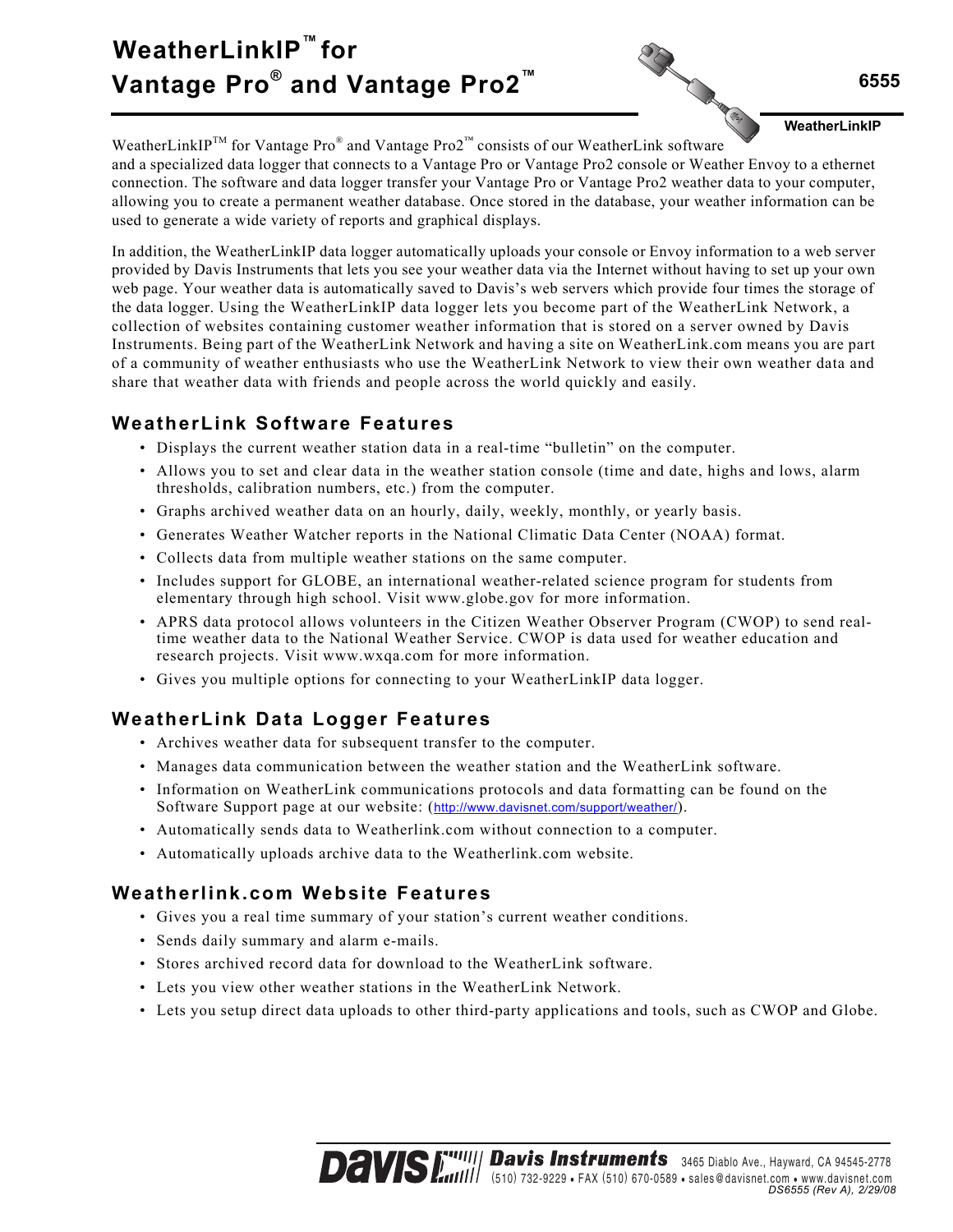## **Software Specifications**

### **Software System Requirements**

A network or ethernet connection. Computer running Windows™ 98 SE, Windows 2000, XP or Vista with Microsoft .NET 2.0 framework. The amount of disk space necessary for the data files depends on the archive interval. Each archive record in the database is 88 bytes. Every day in the database has an additional two records totalling 176 bytes that store daily summary information. A database containing data stored at a 30-minute archive interval requires 132 KB of disk space per month. The file size changes in a linear fashion depending on the archive interval. For example, data stored at a one-minute interval requires approximately 3.9 MB a month while the data stored at a two-hour interval requires approximately 33 KB a month.

## **Software Data Display Options**

Some of the weather data and reports listed below require optional sensors.

Real-Time Displays (these displays update in real-time):

|          |                                                     | Wind Speed, Daily Rain Total, Monthly Rain Total, Year-to-Date Rain<br>Total, Storm Total, Rain Rate, Inside Humidity, Outside Humidity,<br>Barometer, Barometer 6-hour Plot, Evapotranspiration (ET) (day,<br>month, year), Today's Highs and Lows, Forecast Icons, Forecast<br>Text, and Illuminated Fraction of the Moon Disk.<br>Wind Speed, Daily Rain Total, Monthly Rain Total, Year-to-Date Rain<br>Total, Storm Total, Rain Rate, Inside Humidity, Outside Humidity,<br>Barometer, UV, Solar Radiation, ET (day, month, year), Today's<br>Highs and Lows, Forecast Text, and Moon Phase. |  |  |
|----------|-----------------------------------------------------|---------------------------------------------------------------------------------------------------------------------------------------------------------------------------------------------------------------------------------------------------------------------------------------------------------------------------------------------------------------------------------------------------------------------------------------------------------------------------------------------------------------------------------------------------------------------------------------------------|--|--|
|          | Update Interval Two seconds (approximately)         |                                                                                                                                                                                                                                                                                                                                                                                                                                                                                                                                                                                                   |  |  |
|          | Plotting Displays:                                  |                                                                                                                                                                                                                                                                                                                                                                                                                                                                                                                                                                                                   |  |  |
|          |                                                     | plotted on a single graph) over any of the following spans (1 hr, 4 hr, 8<br>hr, 12 hr, 1 day, 3 days, Week, Month, Year). Multiple dates may also<br>be plotted on the same graph.                                                                                                                                                                                                                                                                                                                                                                                                               |  |  |
|          |                                                     | single graph), which update at the time of each archive interval. Strip<br>charts may use any of the following spans (1 hr, 4 hr, 8 hr, 12 hr, 1<br>day, 3 days, Week, Month, Year).                                                                                                                                                                                                                                                                                                                                                                                                              |  |  |
| Reports: |                                                     |                                                                                                                                                                                                                                                                                                                                                                                                                                                                                                                                                                                                   |  |  |
|          |                                                     | (NOAA) Monthly Weather Watcher report                                                                                                                                                                                                                                                                                                                                                                                                                                                                                                                                                             |  |  |
|          |                                                     | (NOAA) Yearly Weather Watcher report                                                                                                                                                                                                                                                                                                                                                                                                                                                                                                                                                              |  |  |
|          |                                                     | data may be altered and added to reflect rainfall totals for months and<br>years which are not contained in your weather database.                                                                                                                                                                                                                                                                                                                                                                                                                                                                |  |  |
|          |                                                     | unlimited number of crops or pests; base and upper development<br>thresholds and development totals entered by user.                                                                                                                                                                                                                                                                                                                                                                                                                                                                              |  |  |
|          |                                                     | Temperature/Humidity Hours Calculates the number of hours the temperature has been either<br>above or below a given threshold, and that during which time the<br>humidity was above a given threshold from a given start date.<br>Typically used to track conditions for the development of agricultural<br>pests and molds.                                                                                                                                                                                                                                                                      |  |  |
|          |                                                     | some other threshold). Typically used to determine a time to plant<br>crops.                                                                                                                                                                                                                                                                                                                                                                                                                                                                                                                      |  |  |
|          |                                                     | during a specified period of time. Typically used to determine if the<br>coldness requirement for a fruit tree in dormancy has been met.                                                                                                                                                                                                                                                                                                                                                                                                                                                          |  |  |
|          |                                                     |                                                                                                                                                                                                                                                                                                                                                                                                                                                                                                                                                                                                   |  |  |
|          |                                                     |                                                                                                                                                                                                                                                                                                                                                                                                                                                                                                                                                                                                   |  |  |
|          |                                                     |                                                                                                                                                                                                                                                                                                                                                                                                                                                                                                                                                                                                   |  |  |
|          | Total ET. Calculates ET for a selected time period. |                                                                                                                                                                                                                                                                                                                                                                                                                                                                                                                                                                                                   |  |  |
|          |                                                     | and date.                                                                                                                                                                                                                                                                                                                                                                                                                                                                                                                                                                                         |  |  |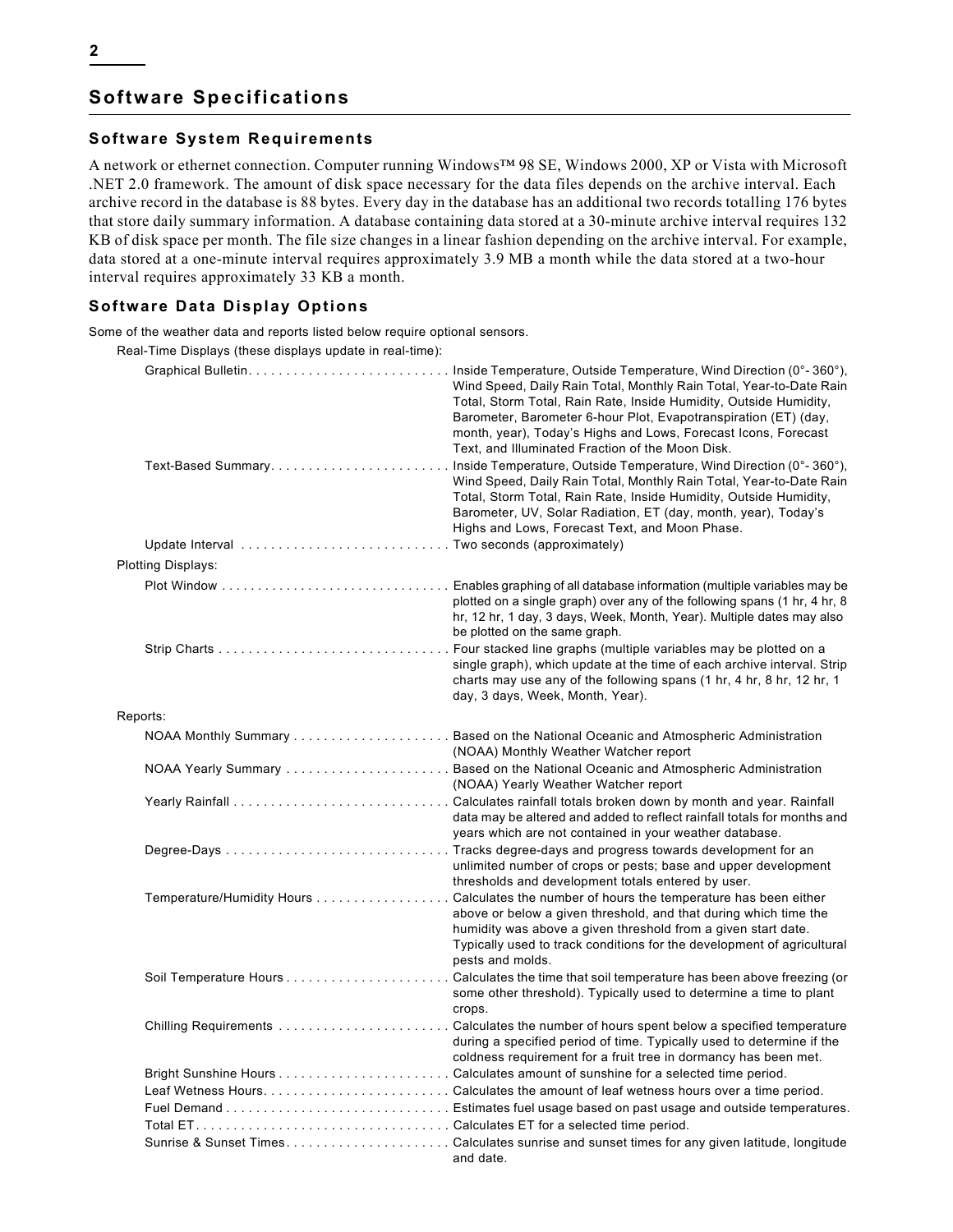## **Data Logger Specifications**

#### **Network Interface**

#### **Hardware Specifications**

| Operating Temperature $\dots \dots \dots \dots \dots \dots \dots \dots \dots \dots$ +14° to 140° F (-10° to 60° C) |  |
|--------------------------------------------------------------------------------------------------------------------|--|
|                                                                                                                    |  |

## **Data Logger Archived Data**

The data logger stores up to 2560 archive records (one 52-byte record per archive interval) for later transfer to your computer. The archive records are stored in 128K of non-volatile memory; protecting the data even if the console loses power. Maxima, minima, averages, and totals are taken over the archive interval.

|                                                                                        | Time/Date of Record, Inside Temperature (last or avg.), Outside<br>Temperature (last or avg.), Maximum Air Temperature, Minimum Air<br>Temperature, Wind Direction (dominant), Wind Speed (average),<br>Maximum Wind Speed, Rainfall (total), Rain Rate, Inside Humidity<br>(last), Outside Humidity (last), Barometric Pressure (last), Solar<br>Radiation, Hi Solar Radiation, UV, Hi UV, Evapotranspiration,<br>Forecast, Leaf Temperature (2), Leaf Wetness (2), Extra Humidity (2),<br>Extra Temperature (2), Soil Temperature (4), Soil Moisture (4), Wind<br>Samples, Wind Tx, Length of Archive Interval, ISS Reception |  |  |  |  |
|----------------------------------------------------------------------------------------|---------------------------------------------------------------------------------------------------------------------------------------------------------------------------------------------------------------------------------------------------------------------------------------------------------------------------------------------------------------------------------------------------------------------------------------------------------------------------------------------------------------------------------------------------------------------------------------------------------------------------------|--|--|--|--|
|                                                                                        | Archive IntervalUser-selectable from the following intervals (in minutes): 1, 5, 10, 15,<br>30, 60, or 120                                                                                                                                                                                                                                                                                                                                                                                                                                                                                                                      |  |  |  |  |
| Archive Storage Capacity (the amount of time before the archive is completely filled): |                                                                                                                                                                                                                                                                                                                                                                                                                                                                                                                                                                                                                                 |  |  |  |  |
|                                                                                        |                                                                                                                                                                                                                                                                                                                                                                                                                                                                                                                                                                                                                                 |  |  |  |  |
|                                                                                        |                                                                                                                                                                                                                                                                                                                                                                                                                                                                                                                                                                                                                                 |  |  |  |  |
|                                                                                        |                                                                                                                                                                                                                                                                                                                                                                                                                                                                                                                                                                                                                                 |  |  |  |  |
|                                                                                        |                                                                                                                                                                                                                                                                                                                                                                                                                                                                                                                                                                                                                                 |  |  |  |  |
|                                                                                        |                                                                                                                                                                                                                                                                                                                                                                                                                                                                                                                                                                                                                                 |  |  |  |  |
|                                                                                        |                                                                                                                                                                                                                                                                                                                                                                                                                                                                                                                                                                                                                                 |  |  |  |  |
| 120 Minute Archive Interval 213 days                                                   |                                                                                                                                                                                                                                                                                                                                                                                                                                                                                                                                                                                                                                 |  |  |  |  |
|                                                                                        | details).<br>Using the WeatherLink software, data may be transferred<br>automatically from the data logger to your computer up to once an<br>hour using the Auto Download command. Data can be transferred<br>more frequently, from once a minute to once every two hours, to<br>support Internet uploading and other data sharing features. Only new<br>archive data is transferred during the download.                                                                                                                                                                                                                       |  |  |  |  |
| Data Logger Auto Uploads to WeatherLink.com                                            |                                                                                                                                                                                                                                                                                                                                                                                                                                                                                                                                                                                                                                 |  |  |  |  |
| Current Conditions Upload Interval Every 60 seconds                                    |                                                                                                                                                                                                                                                                                                                                                                                                                                                                                                                                                                                                                                 |  |  |  |  |
| Archive Record Upload Interval Every 60 minutes                                        |                                                                                                                                                                                                                                                                                                                                                                                                                                                                                                                                                                                                                                 |  |  |  |  |
|                                                                                        | Website Archive Record Storage Capacity  10240 archive records (4 times the storage capacity of the data<br>logger)                                                                                                                                                                                                                                                                                                                                                                                                                                                                                                             |  |  |  |  |

Note: The data logger storage capacity is not affected by the IP upload interval. The data logger still stores the same amount of data for download into the WeatherLink software. If network communication is interrupted and the current conditions and archive records are not being uploaded to Weather-Link.com, the data is still archived on the data logger. When communication is reestablished, all the records not uploaded due to communication loss are automatically uploaded to the website.

## **WeatherLink.com Specifications**

#### **WeatherLink Data Display Options**

See WeatherLink.com for updated details of the data display options available.